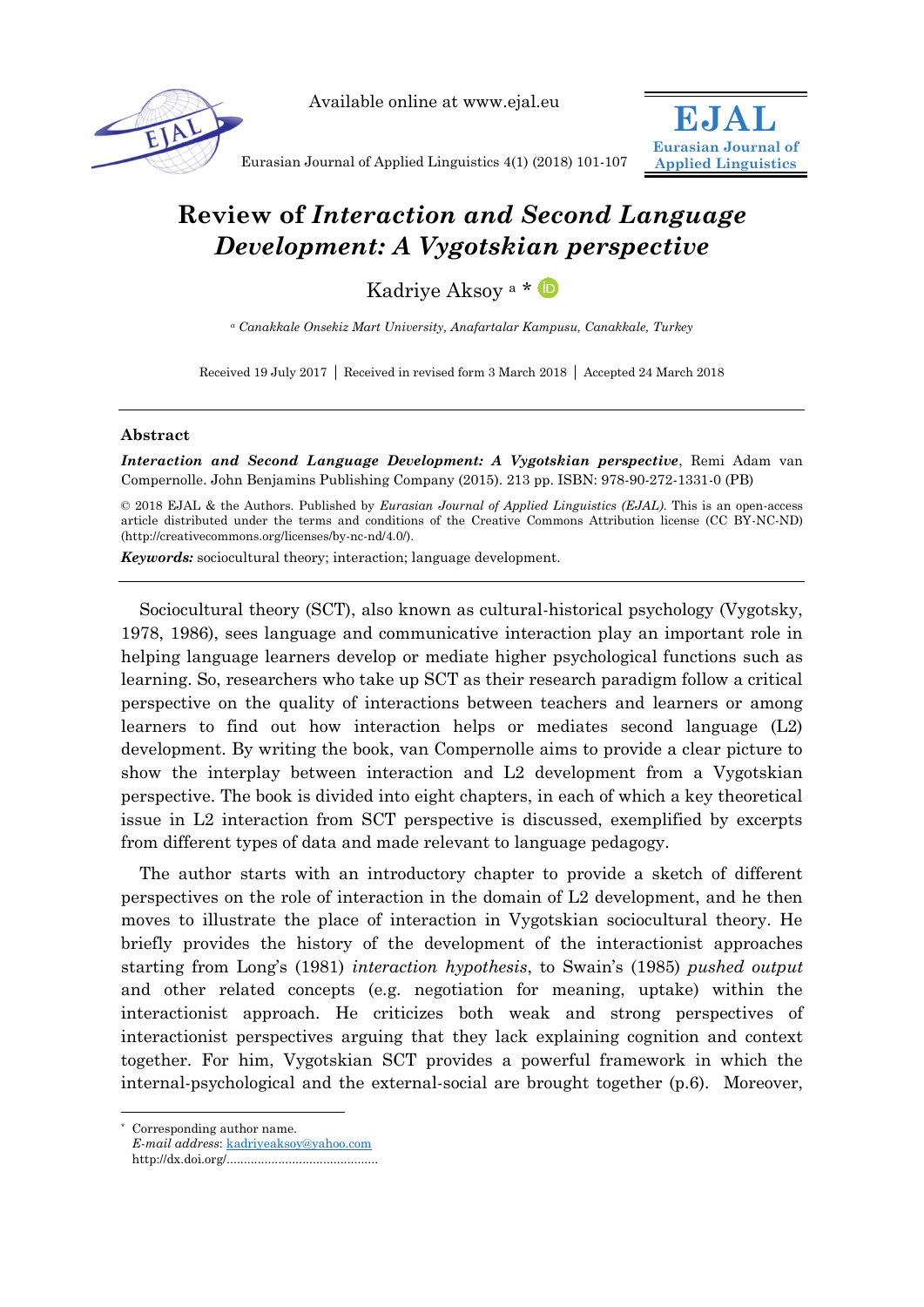he also suggests that SCT and strong socio-interactionist approaches can complement each other to produce a robust theoretical and empirical account of L2 development in social interaction.

In chapter 2, the author introduces readers with the key concepts of SCT in relation to social interaction and L2 development such as mediation, the place of communicative interaction, internalization, zone of proximal development (ZPD), the relation between learning, development and instruction. He then discusses microdiscourse analysis as an approach to analyze interaction and L2 development. For him, taking an emic perspective, as in conversation analysis (CA), provides a powerful tool to analyze moment-to-moment sequential organization of interactions and to show how microinteractional features of talk and non-linguistic semiotic fields are integrated into and mediate interaction (p.22). He exemplifies his position with an excerpt transcribed in three different ways in order to point the power of detailed transcription by referring to Vygotsky's (1978) notion of grasping the process in flight. Based on these SCT-driven concepts, he concludes that since L2 development involves the internalization of language as a mediational tool, SCT-driven L2 pedagogy should take the basis of helping learners appropriate the patterns of meaning in the L2, and accordingly, L2 communicative tasks should focus primarily on developing learners' control over meanings rather than forms. Also, during communicative interaction, these tasks can construct a ZPD in which learners are provided support by more experts (teachers, peers). From the perspective of SCT, this support should be graduated and contingent (Aljaafreh & Lantolf, 1994) which means providing enough assistance for success without over-assisting. Lastly, the author suggests that teachers can have an awareness of interactional practices by doing a detailed transcription of their own classroom interactions. This helps teachers find out in which situations they should intervene in learners' interactions.

In the following chapter, van Compernolle further explores how communicative interaction is the primary source and triggers developmental processes from the SCT perspective, and the reflections of these views on L2 research. Firstly, he distinguishes how SCT differs from cognitivist psychological theories in its view of L2 development by referring to the concept of *internalization,* and refers to the conceptualization of interaction as joint activity. He then moves to the most famous concepts of SCT such as scaffolding and mediation; and by providing examples, he clearly illustrates the differences between these concepts as they occur in communicative interaction. In the remaining of the chapter, he focuses on how L2 SCT research identifies and explains the processes by which L2 abilities emerge. By referring to genetic development of L2 abilities, he investigates the importance of linking conscious knowledge of language to performance, and the place of imitation in internalization. He then goes on to investigate the growth of conscious L2 knowledge by addressing two contexts (e.g. meaning-focused tasks and collaborative awarenessraising tasks) in which such development may occur. As a pedagogical implication, he advises language teachers to design interactive tasks to support learners in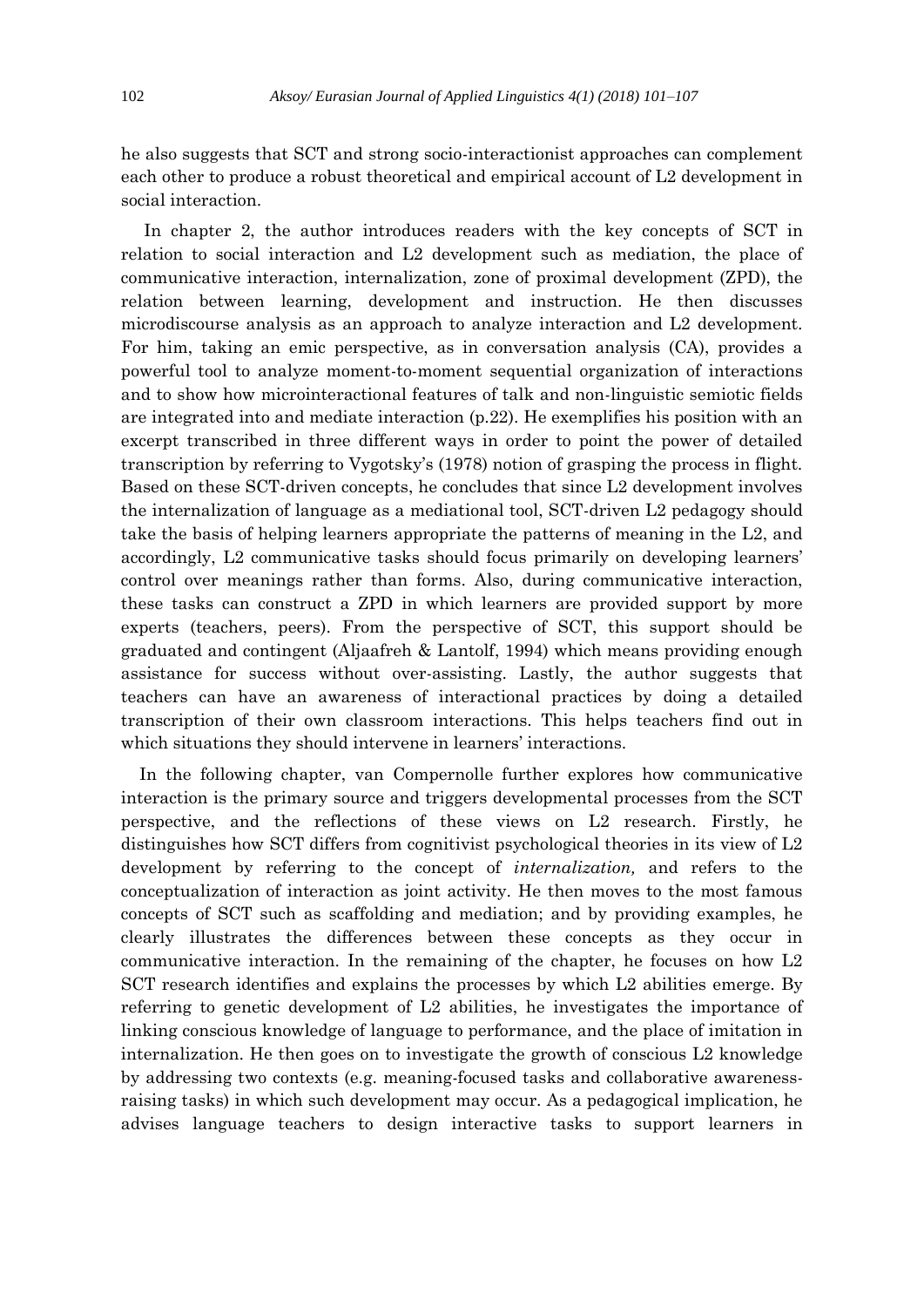developing their capacities to deploy L2 forms based on a conscious understanding of the meaning.

In the fourth chapter, the author investigates negotiation for meaning from the perspective of SCT, focusing on primarily co-regulation, mediation sequences and incidental microgenesis. One focus of L2 SCT research on interaction is on how one person can regulate the other person's actions through communication. During the regulation process, neither agency nor passiveness is given to either party of the interactants since both parties have an influence on each other's actions. He defines this process as having a co-regulation which is defined a dialogic process involving the contribution of all participants during communicative interaction, including 'mediated joint activity' in order to maintain intersubjectivity (p.65). During some instances, interactants may need to negotiate appropriate forms of support due to some L2 problems such as lack of vocabulary knowledge or grammatical competence. He then mentions mediation sequences inserted during communicative interaction as selfinitiated and other-initiated either in implicit or explicit forms. The author values those sequences because of their use of microgenetic analysis. In the last part of the chapter, he describes incidental microgenesis by specifically referring to the one mediated by repair. He also argues that language learning tasks, which help microgenetic development, also provide learners interactionally relevant items to pick up and recycle in their own utterances (p.82).

In the fifth chapter, van Compernolle discusses the role of L1 interaction in L2 development. By referring to Macaro (2009), he argues that an optimal use of L1 can support L2 development. Similarly, SCT also supports this idea since the use of L1 can be a psychological tool to mediate the internalization of L2 development. By examining L1 collaborative dialogue that happens during L2 tasks, he provides supportive findings for his argument. He also suggests that this type of interactions can have both intrapersonal and interpersonal functions during L2 tasks by referring to previous SCT-informed research. What follows is that he, in a nutshell, focuses on concept-based instruction which is a particular type of pedagogy grounded in SCT and refers to the use of L1 for L2 metalinguistic development. The studies conducted by him and his colleagues on either the development of sociopragmatics in L2 French or focus and declension in L2 German clearly show that the use of L1 can be a more powerful tool to promote metalinguistic development. He provides two considerations for teachers to think about the mediating role of L1 during L2 communication. The first one is when L1 use serves as a metacommunicative function during which learners use L1 to plan, evaluate, learn about L2 communicative activity. Through this, L2 development is supported since learners can expand their L2 resources by using L1. Teachers should be aware of this metacommunicative function especially for when L1 is required as cognitive resource to accomplish an L2 task. Another consideration is the learners' level of ability to engage in cognitive activities in the L2. For example, it would be a waste of time to ask elementary level learners to engage in complex, abstract thinking through the use of  $L2$  if the learners are not able to use  $L2$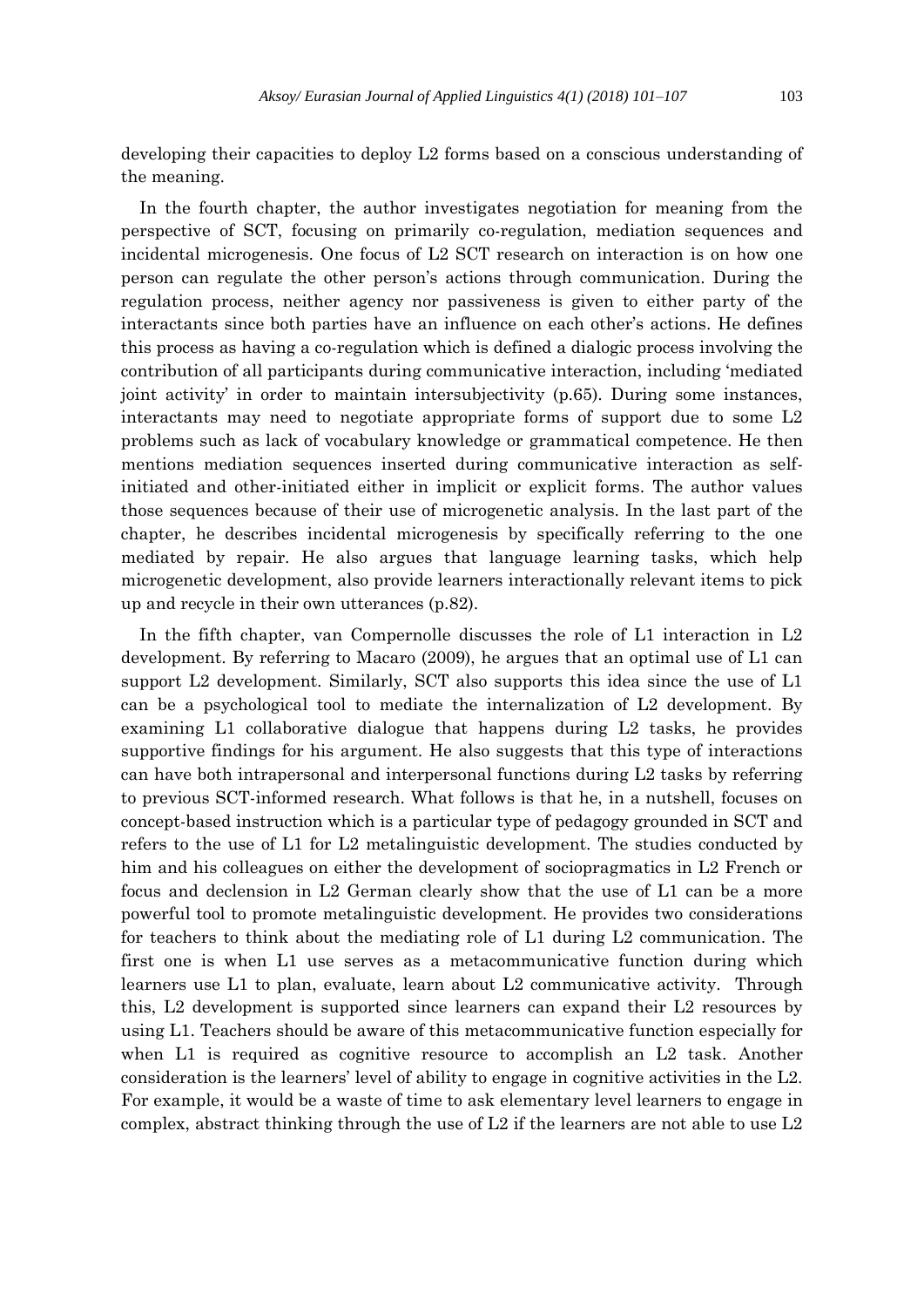to regulate their mental activity (p.108). However, with more advanced level of learners, it would be possible to use L2 to mediate L2 development.

In the next chapter, the author examines the roles of participation and active reception in L2 development. He firstly defines the terms, and then argues their relation to L2 development within SCT. He refers to Goodwin's (2007) interactive footing which is the extension frameword of Goffman's (1981) concept of *footing* which originally means positioning of interactants vis-à-vis their interlocutors and divides interactants' roles into speakers and hearers. Interactive footing refers to the ways how participant roles are oriented to, shaped by one another through different resources. These included linguistic resources, nonverbal behaviours and the environment of the interaction. According to Goodwin (2007), roles are dynamic and change through the previously mentioned resources. Van Compernolle clearly shows how footing is involved in mediation and facilitates internalization for L2 development by two interactive situations. He then moves on to mention how learners become active agents to appropriate environmental resources for the development of L2 patterns of meaning and language. He also shows how language forms and language meaning can be mediated and recycled during L2 conversations. Through the end of the chapter, he focuses on participation and active reception, which involves a person's active engagement in attending to talk-in-interaction, mediational tools which are present in the environment, in the context of interpersonal activity. He clearly illustrates the roles of self-directed talk and non-verbal communication such as eye gaze, body posture, and gesture in private speech. Lastly, he advises teachers to be aware of using various resources including language, gestures, and objects in their environment and how students orient to those resources for their language development. He further suggests that teachers be sensitive to various types of participation in the classroom, which also involves active reception, and construct ways for learners to develop their skills. Teachers, for example, can encourage learners to engage in vicarious responses or private speech or languaging which are the ways that help engage in active reception.

In the seventh chapter, van Compernolle focuses on the relationship between interaction and L2 development within dynamic assessment (DA). He explains that DA is an approach to evaluating what a learner can do independently and what the learner can achieve with the help of a mediator. So, assessment ad teaching are seen as an integrated activity of diagnosis through intervention (Poehner & van Compernolle, 2011). He informs the readers about the approaches to support learners in DA such as interactionist DA and interventionist DA (Lantolf & Poehner, 2004). He also cautions the readers that these two approaches are not very distinct from each other, but they differ in terms of ends of a continuum of strategies for mediating learner performance. He exemplifies two approaches with clear explanations and interaction scenarios. He then goes on to focus on two types of assessment tasks; namely, communicative tasks and language tests. He provides examples for each type of tasks and also touches upon the relationship between the mediator and the learner during these exchanges. After these, he moves to two distinct frames of interaction in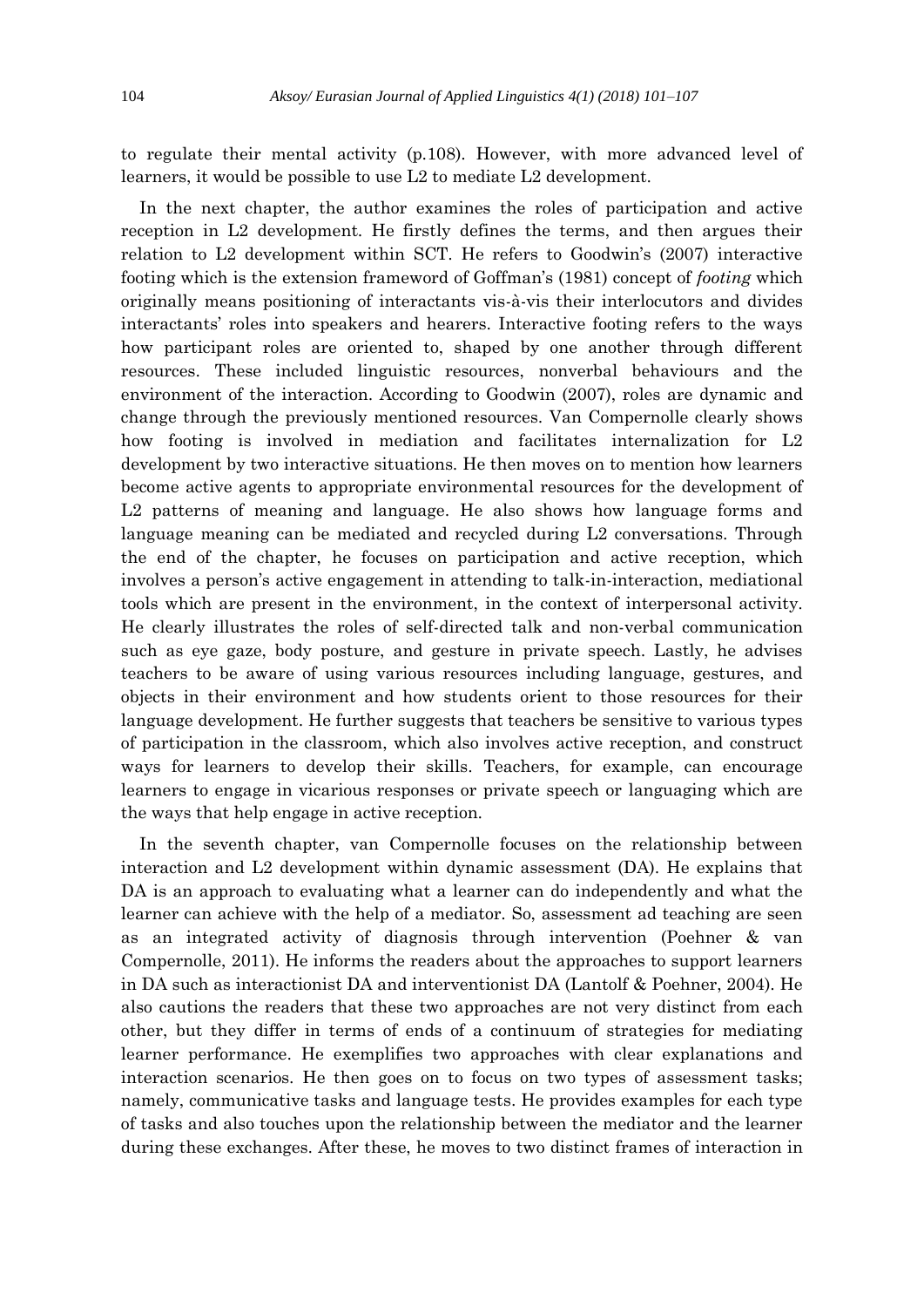which mediation occurs: collaborative frame and cooperative frame. First, he looks at them, and then he mentions the interplay between these frames. He emphasizes that these frames are not very distinct types to mediation; but rather, they have different orientations to the object of mediation. He again refers to DA's being a unity of diagnostic and developmental activity. Lastly, he provides teachers with alternatives about how to employ DA in the context of formal setting and as an approach in classroom-based assessment. For formal assessment, he advises to develop a rubric that includes not only solo performances but also with teacher support. For classroombased assessment, concurrent or cumulative DA can be employed in regard to curricular goals.

The author, in the eighth chapter, focuses on interactional competence from the perspective of SCT, opposing to the previous notions of competence that see language knowledge as residing in the individual; but to the contrary, it is a joint activity in which coparticipants orient to as appropriate and relevant in a given interaction (p.171). Based on Rine's (2009) discussion, he provides five dimensions of interactional competence and a relevant interaction scenario to exemplify these dimensions in a vocabulary review lesson between a teacher and students. He shows how interactional competencies become available in interaction in two different ways and demonstrates how these ways are reflected in interaction. He then moves to the mediational role between interactional competence and L2 development. He mentions interactional competencies mediate L2 development in some ways, and these are referred as interactional resources used as means for internalizing psychological mediators such as self-regulatory practices, L2 concepts, grammatical constructions, and so on (p.179). He also shows how L2 development mediates interactional competence in that the internalization of L2 interactional resources expands learner's repertoire of means for successful interaction. He later takes the readers' attention to Walsh's (2006) classroom interactional competence. Although it is coconstructed between teacher and learners, he separately focuses on a teacher's use of interactional resources for mediating students' learning during a review of a reading comprehension assignment with a small group and how two learners deploy relevant resources during this exchange. Lastly, he emphasizes the importance of developing interactional competence both by teachers and learners. To accomplish this, by referring to Walsh (2011), he advises teachers to analyze their own practices through video recordings. In a similar vein, learners can be asked to analyze interactions with the help of a rubric developed in accordance with Rine's division of interactional competence.

In the concluding chapter, van Compernolle first emphasizes SCT's division from cognitivist-interactionist and strong-interactionist perspectives. He summarizes the key points of SCT which are relevant to understanding human interaction discussed in the previous chapters. Then, he provides implications for further research in the domain of SCT such as the orientations of L2 learners to learning objects (Markee, 2008) or the role of imitation, private speech in relation to learning objects. Also, although interactional competence is widely researched by conversation analytic perspective, there are few attempts to understand how interactional competence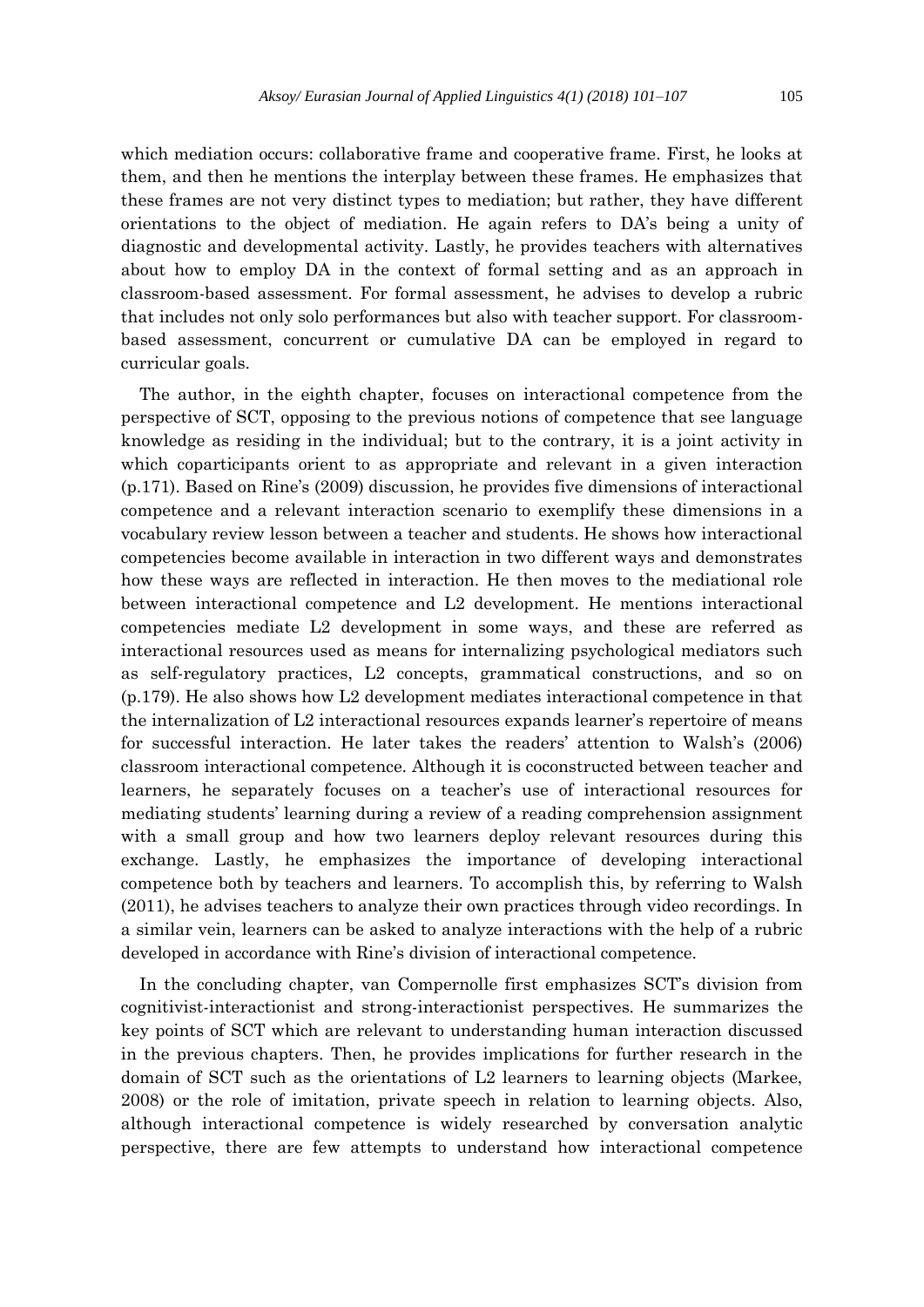shape and is shaped by participation in sociocultural activity. Regarding pedagogy, he puts forward that one aim of L2 teaching is to mediate the internalization of new stimuli through interaction. It is also advised to evaluate classroom interactional competence through the use of video recordings. As a final comment, he says that L2 development is a process incorporating language, body, participants and tools as a holistic system. Therefore, the goal should be to understand this within SCT.

In the final analysis, I should say that I really enjoyed reading such a simplified, to the point book related to SCT and also learned a lot from the book. Some of the key concepts related to SCT might be complicated. However, with its down-to-earth explanations and clear examples from actual interactions, van Compernolle successfully provides a clear picture of SCT research paradigm. In addition, the exercises provided at the end of each chapter make reading the book more fun and help readers practice the issues outlined in each chapter. I can, therefore, recommend the book to the researchers who take up SCT as their research paradigm like me, L2 teachers and learners for a more effective L2 environment.

## **Acknowledgements**

I would like to express my gratitude to my supervisor, Prof. Dr. İsmail Hakkı ERTEN, for giving me the chance to write a review of this book. I also would like to thank to the publishing house for sending me an inspection copy of the book.

## **References**

- Aljaafreh, A., & Lantolf, J.P. (1994). Negative feedback as regulation and second language learning in the zone of proximal development. *Modern Language Journal*, *78*, 465-483. doi:10.1111/j.1540-4781.1994.tb02064.x
- Goffman, E. (1981). *Forms of talk*. Philadelphia, PA: University of Pennsylvania Press.
- Goodwin, C. (2007). Participation, stance and affect in the organization of activities. *Discourse and Society, 18*, 53-73. doi: 10.1177/0957926507069457
- Lantolf, J. P. & Poehner, M. E. (2004). Dynamic assessment of L2 development: Bringing the past into the future. *Journal of Applied Linguistics*, *1*(1), 49-74. DOI: 10.1558/japl.v1i1.49
- Long, M. (1981). Input, interaction, and second-language acquisition. *Annals of the New York Academy of Sciences, 379*, 259-278. doi: 10.1111/j.1749-6632.1981.tb42014.x.
- Macaro, E. (2009). Teacher use of code-switching in the L2 classroom: Exploring 'optimal' use. In M. Turnbull & J. Dailey-O'Cain (Eds.), *First language use in second and foreign language learning* (pp. 35-49). Clevedon: Multilingual Matters.
- Markee, N. (2008). Toward a learning behavior tracking methodology for CA-for-SLA. *Applied Linguistics, 29*(3), 404-427. DOI: https://doi.org/10.1093/applin/amm052
- Poehner, M.E. & van Compernolle, R.A. (2011). Frames of interaction in dynamic assessment: Developmental diagnoses of second language learning. In M.E. Poehner & P. Rae-Dickens (Eds.), *Addressing issues of access and fairness in education through dynamic assessment* [Special Issue]. *Assessment in Education: Principles, Policy and Practice, 18*(2), 183-198.